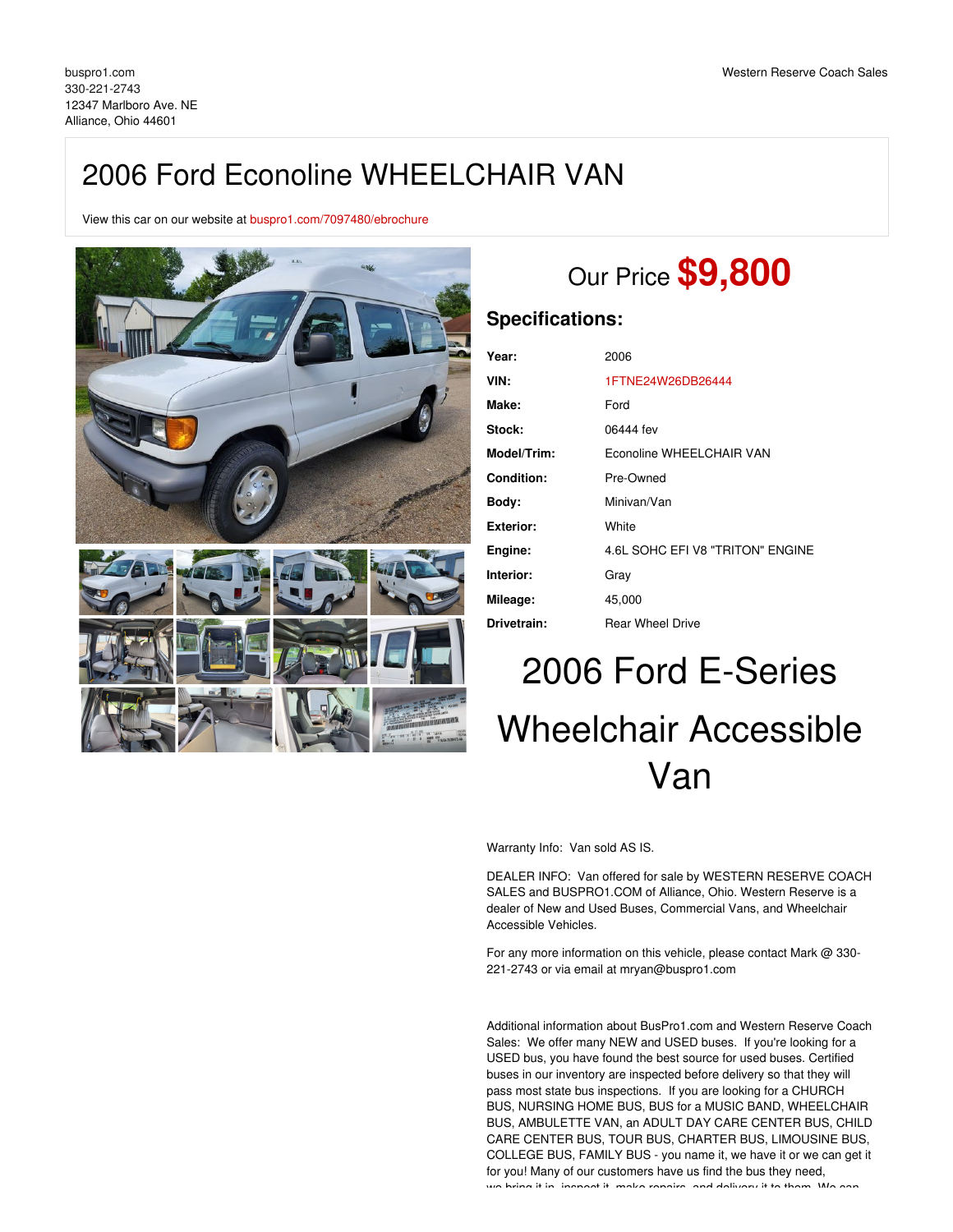we bring it in, inspect it, make repairs, and delivery it to them. We can do the same for you. Buy your next bus from Western Reserve Coach Sales and BusPro1.com and you will not be disappointed! Other buses we have furnished: showroom buses, tour buses, charter buses, team buses, university and college buses, ambulette buses, medical transport buses, emergency personnel buses, child care buses, family buses, and more. You name it, we probably have done it!

Areas served: BusPro1.com and Western Reserve Coach Sales are located in Alliance , Ohio - 60 miles southeast of Cleveland , Ohio ; 25 miles east of Akron , Ohio ; 20 miles east of Canton, Ohio; and 30 miles east of Youngstown, Ohio. We are also conveniently located within a comfortable driving distance to Pittsburgh , Pennsylvania - 100 miles; Columbus , Ohio - 150 miles; Toledo , Ohio - 120 miles; Cincinnati , Ohio - 250 miles; and Detroit , Michigan - 200 miles. We have customers from all over the country including California , New York , West Virginia , Kentucky , New Jersey , Virgina , Utah , North Carolina , South Carolina , Florida , Georgia , Tennessee , Iowa , Illinois , Indiana , Alabama , New Mexico , Missouri , New Hampshire , Vermont , Rhode Island , Massachusetts , Connecticut , Delaware , Maryland , Wisconsin , and Minnesota . We have also sold buses to customers in Canada - Ontario , Nova Scotia , New Brunswick , Saskatchewan , British Columbia , and Quebec . Some of our buses have made it to Mexico and Central America , as well as Europe and the Middle East .

#### THANK YOU!

2006 Ford Econoline WHEELCHAIR VAN

Western Reserve Coach Sales - 330-221-2743 - View this car on our website a[tbuspro1.com/7097480/ebrochure](https://buspro1.com/vehicle/7097480/2006-ford-econoline-wheelchair-van-alliance-ohio-44601/7097480/ebrochure)